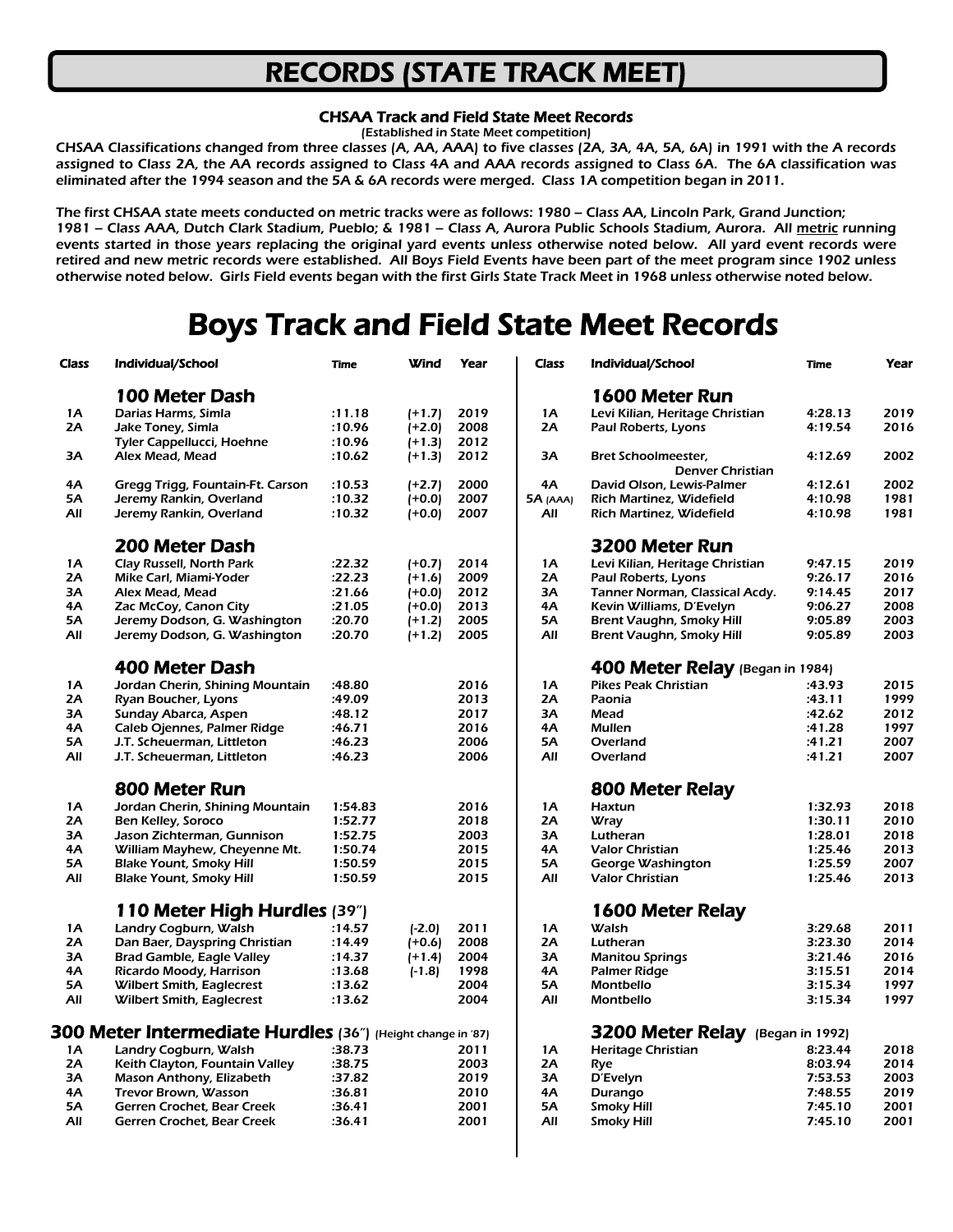# Boys Track and Field State Meet Records

| <b>Class</b> | Individual/School                 | <b>Mark</b> | <b>Wind</b> | Year | <b>Class</b> | Individual/School                                  | <b>Mark</b> | Year |
|--------------|-----------------------------------|-------------|-------------|------|--------------|----------------------------------------------------|-------------|------|
|              | Long Jump                         |             |             |      |              | High Jump                                          |             |      |
| 1A           | Elton Yarger, Stratton            | 22-02.50    | $(+1.7)$    | 2019 | 1A           | Jade Cass, Pawnee                                  | $6 - 08.00$ | 2019 |
| 2A(A)        | Otto Staab, Hugo                  | 22-11.75    |             | 1931 | 2A           | <b>Tyson Parrot, West Grand</b>                    | $6 - 11.00$ | 1999 |
| 3A           | Josiah Baker, La Junta            | 23-01.25    |             | 2003 | 3A           | Matt Hemingway, Buena Vista                        | $7 - 02.25$ | 1991 |
| 4Α           | Monte Fry, Sterling               | 23-11.00    |             | 1992 | 4A           | Colt Sessions, Cheyenne Mtn.                       | $6 - 11.00$ | 2013 |
| 5A           | William Henderson, Montbello      | 24-05.50    |             | 1995 | 5A (AAA)     | Jeff Martinez, Brighton                            | 7-02.00     | 1987 |
| All          | William Henderson, Montbello      | 24-05.50    |             | 1995 | All          | Matt Hemingway, Buena Vista                        | $7 - 02.25$ | 1991 |
|              | Triple Jump (Began in 1965)       |             |             |      |              | <b>Pole Vault</b>                                  |             |      |
| 1A           | Elton Yarger, Stratton            | 44-08.25    | (+0.0)      | 2019 | 1A           | Mack Cooper, Vail Christian                        | 13-06.00    | 2013 |
| 2A           | Jason Brenton, Rangely            | 48-04.00    | (+0.1)      | 2005 | 2A           | Cooper Daniels, Vail Christian                     | 15-02.00    | 2016 |
| 3A           | Kharon Hall, Lutheran             | 48-01.75    | (+0.0)      | 2016 | ЗΑ           | <b>Truitt Parrish, Sterling</b>                    | 15-01.00    | 2013 |
| 4A           | <b>Tony Carodine, Widefield</b>   | 49-08.75    | $(+0.0)$    | 2012 | 4A           | Sam Pierson, Pueblo South                          | 15-08.50    | 2006 |
| 5A (AAA)     | Victor White, Harrison            | 51-00.25    |             | 1973 | <b>5A</b>    | Max Manson, Monarch                                | 17-03.50    | 2018 |
| All          | Victor White, Harrison            | 51-00.25    |             | 1973 | All          | Max Manson, Monarch                                | 17-03.50    | 2018 |
|              | <b>Shot Put</b> $(12lb.)$         |             |             |      |              | <b>Discus</b> (3lb., 9oz.) (Weight change in 1939) |             |      |
| 1A           | Caleb Smith, Pikes Peak Christian | 50-05.50    |             | 2011 | 1A           | <b>Andrew Perry, Otis</b>                          | 170-07      | 2012 |
| 2A(A)        | Mike Tomasini, Brush              | 59-09.25    |             | 1964 | 2A(A)        | Mike Tomasini, Brush                               | 178-06.50   | 1964 |
| 3A           | Mason Finley, Buena Vista         | 67-10.25    |             | 2009 | ЗΑ           | Mason Finley, Buena Vista                          | 214-01      | 2009 |
| 4A           | <b>Carlos Tarin, Mullen</b>       | 60-04.75    |             | 1997 | 4A           | Kain Medrano, Pueblo East                          | 188-06      | 2019 |
| 5A (AAA)     | Jim Banich, Arvada                | 66-03.25    |             | 1982 | $5A$ (AAA)   | <b>Todd Austin, Westminster</b>                    | 192-05      | 1977 |
| All          | Mason Finley, Buena Vista         | 67-10.25    |             | 2009 | All          | Mason Finley, Buena Vista                          | 214-01      | 2009 |

## Girls Track and Field State Meet Records

| Class     | Individual/School                                    | <b>Mark</b> | Wind     | Year | Class     | Individual/School                | <b>Mark</b> | Year |
|-----------|------------------------------------------------------|-------------|----------|------|-----------|----------------------------------|-------------|------|
|           | Long Jump                                            |             |          |      |           | High Jump                        |             |      |
| 1A        | Sarah Storey, Sangre de Cristo                       | 17-06.50    | $(+1.5)$ | 2016 | 1A        | <b>Faith Novess, DeBeque</b>     | 5-07.00     | 2019 |
| 2A        | Brianna Van Vleet, Paonia                            | 18-09.50    | $(+0.0)$ | 2016 | 2A(A)     | Duff Liebl, Eads                 | 5-11.00     | 1989 |
| 3A        | Maya Evans, Lutheran                                 | 19-05.25    | (+0.0)   | 2017 | 3А        | Jordan Lanning, Bayfield         | 5-08.00     | 2019 |
| 4Α        | <b>Griffin Matthew, Niwot</b>                        | 20-03.00    |          | 2005 | 4A        | Jill Fadenrecht, Skyline         | 5-08.25     | 1999 |
| <b>5A</b> | Chelsea Taylor, Montbello                            | 21-00.75    | $(-2.8)$ | 2005 | <b>5A</b> | Chelsea Taylor, Montbello        | 6-00.50     | 2005 |
| All       | Chelsea Taylor, Montbello                            | 21-00.75    | $(-2.8)$ | 2005 | All       | Chelsea Taylor, Montbello        | 6-00.50     | 2005 |
|           | <b>Triple Jump</b> (Began in 1984)                   |             |          |      |           | Pole Vault (Began in 1999)       |             |      |
| 1A        | <b>Emily Kaiser, Prairie</b>                         | 34-08.50    | $(+1.4)$ | 2017 | 1A        | Taylor Alexander, Vail Christian | 11-08.00    | 2014 |
| 2A        | <b>Teale Goble, McClave</b>                          | 37-04.50    |          | 1997 | 2A        | Taylor Alexander, Vail Christian | 11-09.00    | 2016 |
| 3A        | <b>Courtney Mills, Berthoud</b>                      | 39-08.50    | $(-1.7)$ | 2012 | 3A        | Erika Willis, Classical Academy  | 12-09.00    | 2018 |
| 4Α        | Nyeisha Wright, Widefield                            | 41-03.50    |          | 2006 | 4Α        | Andrea Willis, Classical Academy | 13-04.00    | 2016 |
| <b>5A</b> | Shaquania Lundy, G.Washington                        | 41-00.50    |          | 2004 | 5А        | Kelli Ehardt, Rampart            | 13-01.00    | 2008 |
| All       | Nyeisha Wright, Widefield                            | 41-03.50    |          | 2006 | All       | Andrea Willis, Classical Academy | 13-04.00    | 2016 |
|           | <b>Shot Put</b> (4 Kilogram) (Weight change in 1980) |             |          |      |           | <b>Discus</b> (1 Kilogram)       |             |      |
| 1A        | Jenna McKinley, Sangre de Cristo                     | 42-06.00    |          | 2016 | 1A        | <b>Mariah Smith, Eads</b>        | 133-08      | 2018 |
| 2A        | Alyssa Harty, Lone Star                              | 43-03.00    |          | 2001 | 2Α        | Loree Smith, Julesburg           | 139-08      | 2000 |
| 3А        | Tarynn Sieg, Eaton                                   | 45-05.50    |          | 2017 | 3A        | Hannah Carr, Classical Academy   | 143-09      | 2014 |
| 4Α        | Megan Patterson, P. South                            | 47-02.50    |          | 2012 | 4A        | Valarie Allman, Silver Creek     | 167-03      | 2013 |
| 5A        | <b>Collinus Newsome, Denver South</b>                | 50-01.00    |          | 1994 | 5А        | Gabriella McDonald, Rocky Mtn.   | 154-03      | 2017 |
| All       | <b>Collinus Newsome, Denver South</b>                | 50-01.00    |          | 1994 | All       | Valarie Allman, Silver Creek     | 167-03      | 2013 |

| Class | Individual/School                | <b>Mark</b> | Year |
|-------|----------------------------------|-------------|------|
|       | High Jump                        |             |      |
| 1Α    | <b>Faith Novess, DeBeque</b>     | 5-07.00     | 2019 |
| 2A(A) | Duff Liebl, Eads                 | 5-11.00     | 1989 |
| 3A    | Jordan Lanning, Bayfield         | 5-08.00     | 2019 |
| 4A    | Jill Fadenrecht, Skyline         | 5-08.25     | 1999 |
| 5А    | Chelsea Taylor, Montbello        | 6-00.50     | 2005 |
| All   | Chelsea Taylor, Montbello        | 6-00.50     | 2005 |
|       | Pole Vault (Began in 1999)       |             |      |
| 1A    | Taylor Alexander, Vail Christian | 11-08.00    | 2014 |
| 2A    | Taylor Alexander, Vail Christian | 11-09.00    | 2016 |
| 3A    | Erika Willis, Classical Academy  | 12-09.00    | 2018 |
| 4A    | Andrea Willis, Classical Academy | 13-04.00    | 2016 |
| 5А    | Kelli Ehardt, Rampart            | 13-01.00    | 2008 |
| All   | Andrea Willis, Classical Academy | 13-04.00    | 2016 |
|       | <b>Discus</b> (1 Kilogram)       |             |      |
| 1Α    | <b>Mariah Smith, Eads</b>        | 133-08      | 2018 |
| 2A    | Loree Smith, Julesburg           | 139-08      | 2000 |
| 3A    | Hannah Carr, Classical Academy   | 143-09      | 2014 |
| 4A    | Valarie Allman, Silver Creek     | 167-03      | 2013 |
| 5А    | Gabriella McDonald, Rocky Mtn.   | 154-03      | 2017 |
| All   | Valarie Allman, Silver Creek     | 167-03      | 2013 |